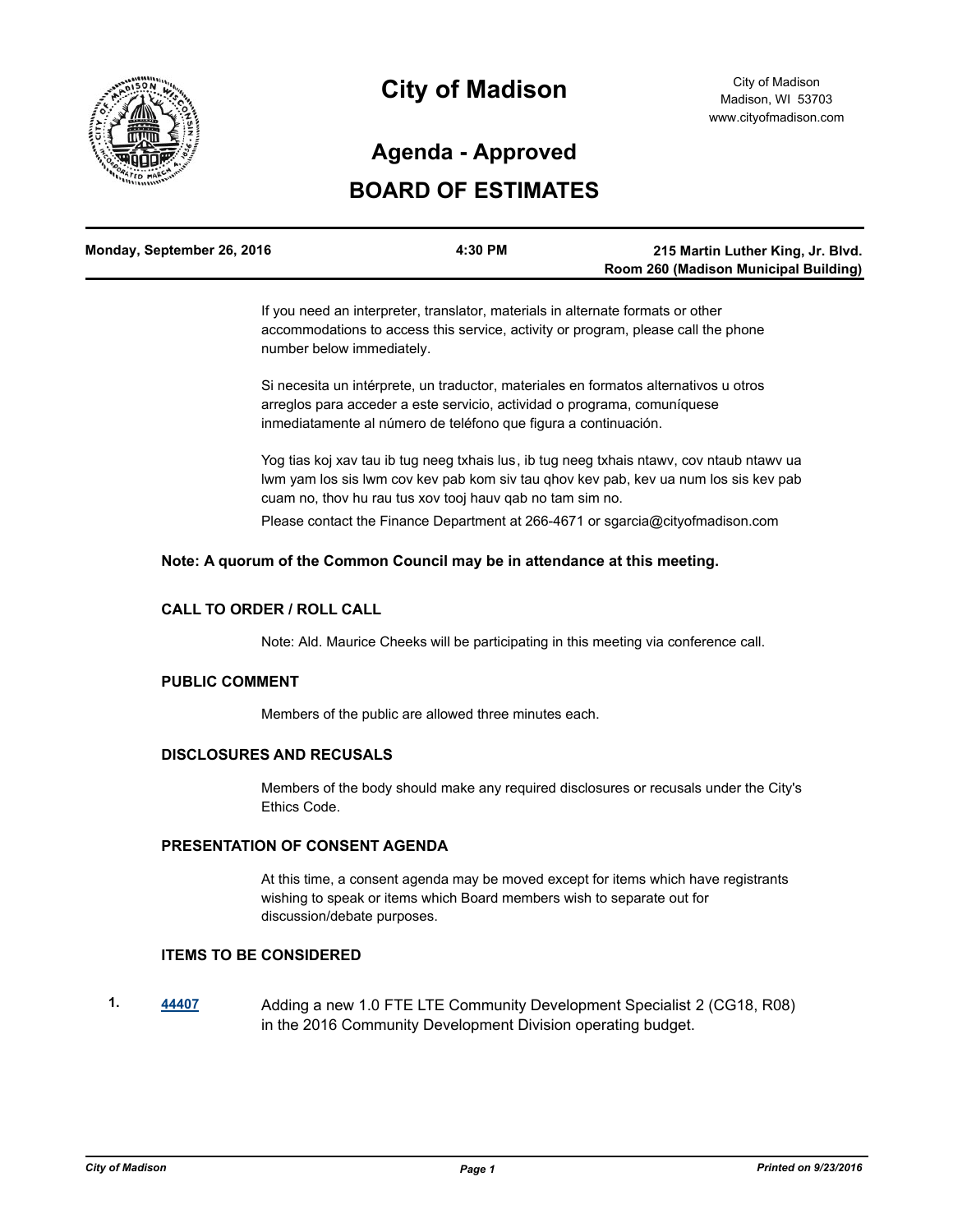- **2. [44415](http://madison.legistar.com/gateway.aspx?m=l&id=/matter.aspx?key=48591)** Authorizing the Mayor and the City Clerk to execute Amendment #3 to the Professional Services Agreement with Mead and Hunt Inc. for public participation support, the preparation of final construction drawings and specifications, permitting, bidding, and construction administration for the final design and construction of Water Utility Operations Center located at 110 S. Paterson Street.
- **3. [44428](http://madison.legistar.com/gateway.aspx?m=l&id=/matter.aspx?key=48598)** Authorizing the Mayor and the City Clerk to execute a Professional Services Agreement with Short Elliot Hendrickson, Inc. (SEH, Inc.) for professional construction administration, engineering and oversight services during the construction phase of the proposed Unit Well 31 facility, 4901 Tradewinds Parkway.
- **4. [36727](http://madison.legistar.com/gateway.aspx?m=l&id=/matter.aspx?key=39658)** Approving a 6 month extension of a contract with the Department of Veterans Affairs for the Fire Department to provide services from October 1, 2016 to March 31, 2017.
- **5. [44448](http://madison.legistar.com/gateway.aspx?m=l&id=/matter.aspx?key=48618)** Authorizing the Mayor and City Clerk to execute a sole source purchase of services contract with TargetSolutions
- **6. [44455](http://madison.legistar.com/gateway.aspx?m=l&id=/matter.aspx?key=48625)** SUBSTITUTE -Authorizing the Mayor and City Clerk to execute sole source Purchase of Services Contract(s) with the Board of Regents for the University of Wisconsin System, on behalf of the University of Wisconsin's Department of Community and Environmental Sociology, Applied Population Laboratory to 1) comprehensively upgrade the Neighborhood Indicators Project website, and 2) maintain, update and refine the Neighborhood Indicators Project for 2016-2019.
- **7. [44498](http://madison.legistar.com/gateway.aspx?m=l&id=/matter.aspx?key=48668)** Authorizing a \$150,000 loan in the form of a reduced sale price to Red Caboose Child Care Center, Inc (Borrower) to partially fund the purchase of land and improvements at 2340 Winnebago Street (Property).
- **8. [44446](http://madison.legistar.com/gateway.aspx?m=l&id=/matter.aspx?key=48616)** Accepting the Madison Fiber-to-the-Premises Feasibility Analysis report and recommendations of the Digital Technology Committee.
- **9. [44409](http://madison.legistar.com/gateway.aspx?m=l&id=/matter.aspx?key=48585)** Authorizing the Mayor, City Clerk and Chief of Police to accept pass-through public safety grants from the Wisconsin Department of Transportation to be awarded to Dane County for Alcohol Enforcement (\$100,000) and Seatbelt Enforcement (\$81,105), and a direct grant to MPD for Pedestrian Safety (\$25,000); and amend budgets accordingly
- **10. [44465](http://madison.legistar.com/gateway.aspx?m=l&id=/matter.aspx?key=48635)** Authorizing the Madison Police Department to accept public safety funds of up to \$10,000 in 2016 and \$25,000 in 2017 from the Wisconsin Department of Justice - Division of Criminal Investigation for overtime wage expenses for Internet Crimes Against Children investigations; and amend budgets accordingly